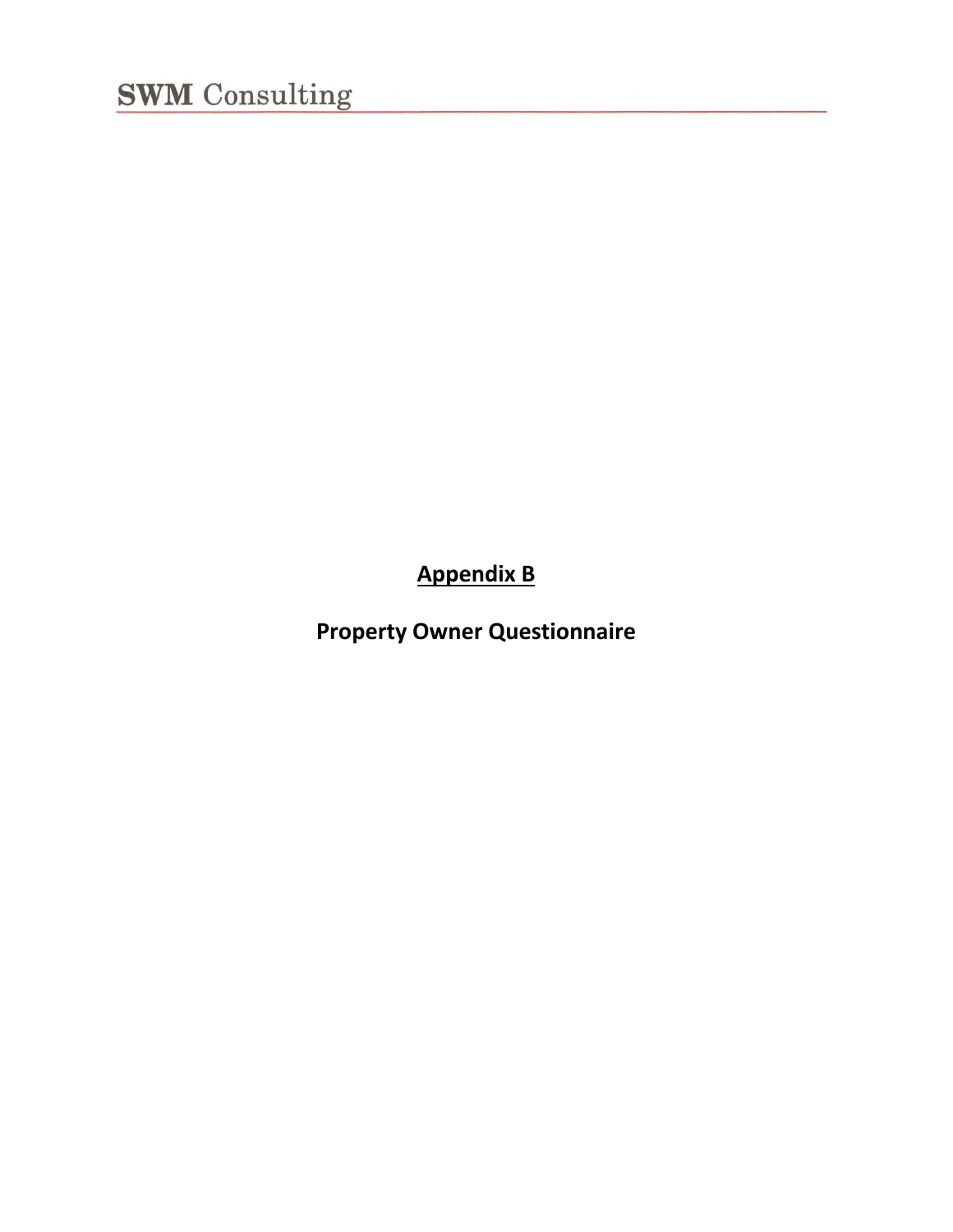

# **WEST WINDSOR TOWNSHIP**

## **DEPARTMENT OF COMMUNITY DEVELOPMENT DIVISION OF ENGINEERING**

#### **PROPERTY QUESTIONNAIRE**

As someone who owns and lives and/or works on a property that is shown to be within the Little Bear Brook floodplain, West Windsor Township requests your help in collecting information regarding past flood events by completing the questionnaire below. "Flooding" is defined as: A temporary condition of partial or complete covering with water of normally dry land areas from the unusual and rapid accumulation or runoff of surface waters from any source. This information is a critical first step in a flood hazard assessment study that the Township has recently started. More information about the study can be found at:

#### **http://www.westwindsornj.org/little\_bear\_brook\_watershed\_study.html**

Your participation in the survey will be extremely beneficial. Please complete this questionnaire as completely and accurately as possible. Feel free to attach additional pages as necessary or additional information you wish share.

| <b>A. LAND INFORMATION</b>                                                                            |                        |                   |        |  |  |  |  |
|-------------------------------------------------------------------------------------------------------|------------------------|-------------------|--------|--|--|--|--|
| this questionnaire?                                                                                   | (First)<br>(MI)        |                   | (Last) |  |  |  |  |
|                                                                                                       | (First)<br>(MI)        |                   | (Last) |  |  |  |  |
| 2. How many years have you owned / resided / worked at the property?                                  |                        |                   |        |  |  |  |  |
| 3. Is the person completing this survey the current owner of the property?<br>$\Box$ Yes<br>$\Box$ No |                        |                   |        |  |  |  |  |
| A. If No, what is your relation to the owner(s)?                                                      |                        |                   |        |  |  |  |  |
| <b>Residence</b><br><b>Business</b><br>4. The property is primarily a:                                |                        |                   |        |  |  |  |  |
|                                                                                                       |                        |                   |        |  |  |  |  |
|                                                                                                       |                        |                   |        |  |  |  |  |
| <b>Street Address of property</b>                                                                     | <b>Block #</b>         | Lot $\frac{1}{2}$ |        |  |  |  |  |
| <b>Contact Phone Number</b>                                                                           | <b>Business Number</b> | Email             |        |  |  |  |  |

**6. May we contact you if we have any questions regarding your responses? Yes No**

- **7. If Yes, what is your preferred method of contact?** 
	- **Phone and the best time to call is: Morning Afternoon Evening**
	- **I prefer Email instead of telephone**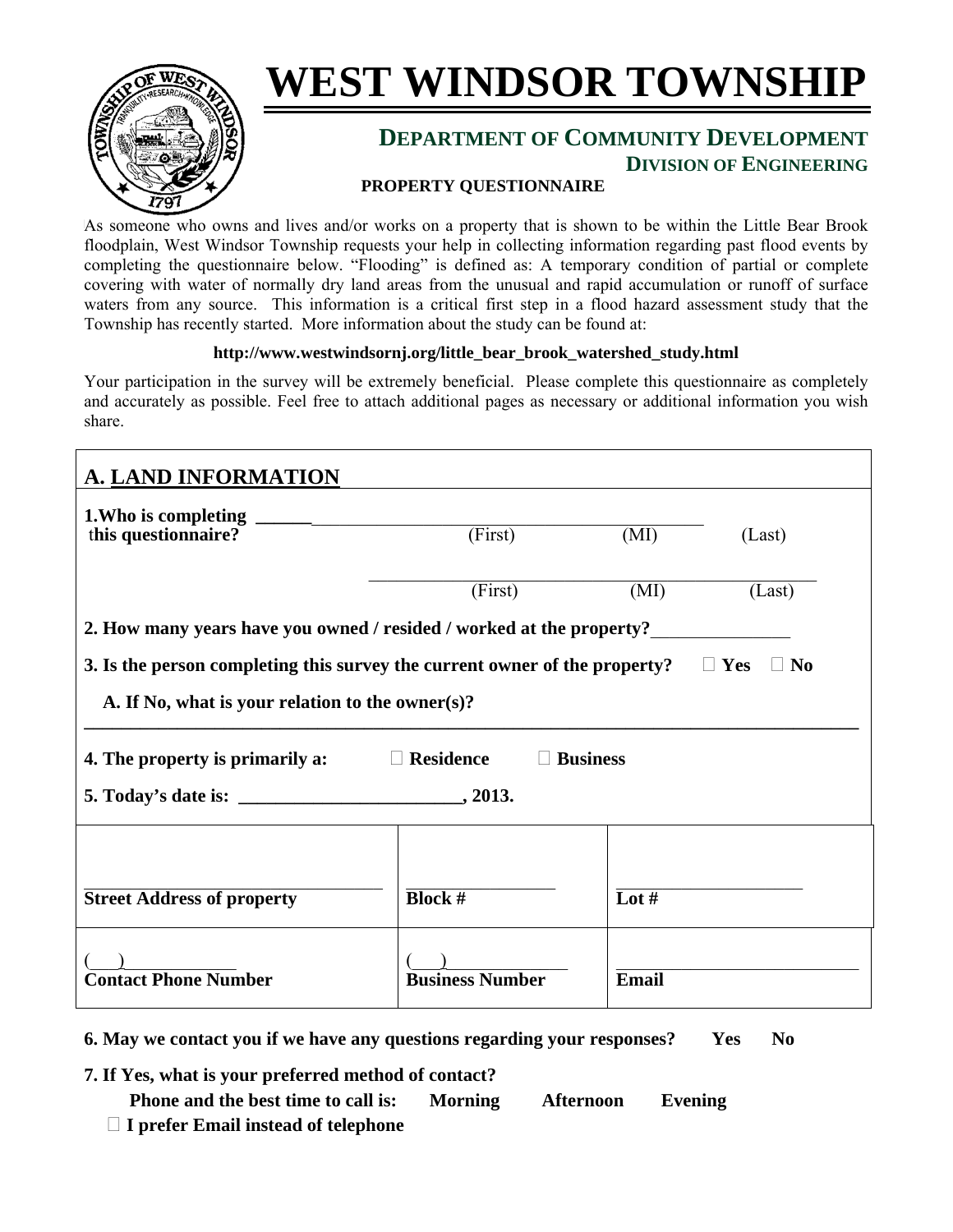| <b>B. FLOOD INFORMATION</b>                                                                                           |                         |                        |                                  |                        |                        |
|-----------------------------------------------------------------------------------------------------------------------|-------------------------|------------------------|----------------------------------|------------------------|------------------------|
|                                                                                                                       |                         |                        |                                  |                        |                        |
| 1. Do you have primarily a basement or crawlspace? $\Box$ None<br>$\Box$ Basement $\Box$ Crawlspace                   |                         |                        |                                  |                        |                        |
| A. If either one, approximately how many feet below outside ground is the floor?                                      |                         |                        |                                  |                        |                        |
| 2. If you have a basement, does it have a sump pump? $\Box$ Yes $\Box$ No $\Box$ No Basement                          |                         |                        |                                  |                        |                        |
| A. If Yes, how many sump pumps? _______                                                                               |                         |                        |                                  |                        |                        |
| 3. When and how long does your sump pump typically run? Check all that apply:                                         |                         |                        |                                  |                        |                        |
| Runs periodically even during dry weather                                                                             |                         |                        |                                  |                        |                        |
| Runs as soon as rain begins                                                                                           |                         |                        |                                  |                        |                        |
| Runs continually during rain event                                                                                    |                         |                        |                                  |                        |                        |
| Stops shortly after rain stops                                                                                        |                         |                        |                                  |                        |                        |
| Stops within a day of rain stopping                                                                                   |                         |                        |                                  |                        |                        |
| Does not run except for major weather events                                                                          |                         |                        |                                  |                        |                        |
| 4. During the years you have owned and/or resided or worked at the property, how many times<br>has flooding occurred: |                         |                        |                                  |                        |                        |
| A. On the Property:                                                                                                   |                         |                        |                                  |                        |                        |
| B. In the Basement / Crawl Space: ____________                                                                        |                         |                        |                                  |                        |                        |
|                                                                                                                       |                         |                        |                                  |                        |                        |
| C. Up to / Above the First Floor:                                                                                     |                         |                        |                                  |                        |                        |
| 5. Did you experience flooding during any of the following extreme weather events?                                    |                         |                        |                                  |                        |                        |
| <b>Observed Flooding</b>                                                                                              |                         |                        | <b>Storm Event</b><br>C. Unnamed |                        |                        |
| Where did floodwaters go outside?<br>(check all that apply)                                                           | A. "Floyd"<br>Sept 1999 | B. "Ivan"<br>Sept 2004 | April 2005                       | D. "Irene"<br>Aug 2011 | E. "Sandy"<br>Oct 2012 |
| No flooding observed                                                                                                  |                         |                        |                                  |                        |                        |
| Street abutting property                                                                                              |                         |                        |                                  |                        |                        |
| Front Yard                                                                                                            |                         |                        |                                  |                        |                        |
| Up to House or Building                                                                                               |                         |                        |                                  |                        |                        |
| <b>Back Yard</b>                                                                                                      |                         |                        |                                  |                        |                        |
| Other (please elaborate on next page)                                                                                 |                         |                        |                                  |                        |                        |
| Approximate value of any property<br>damage, excluding building?                                                      |                         |                        |                                  |                        |                        |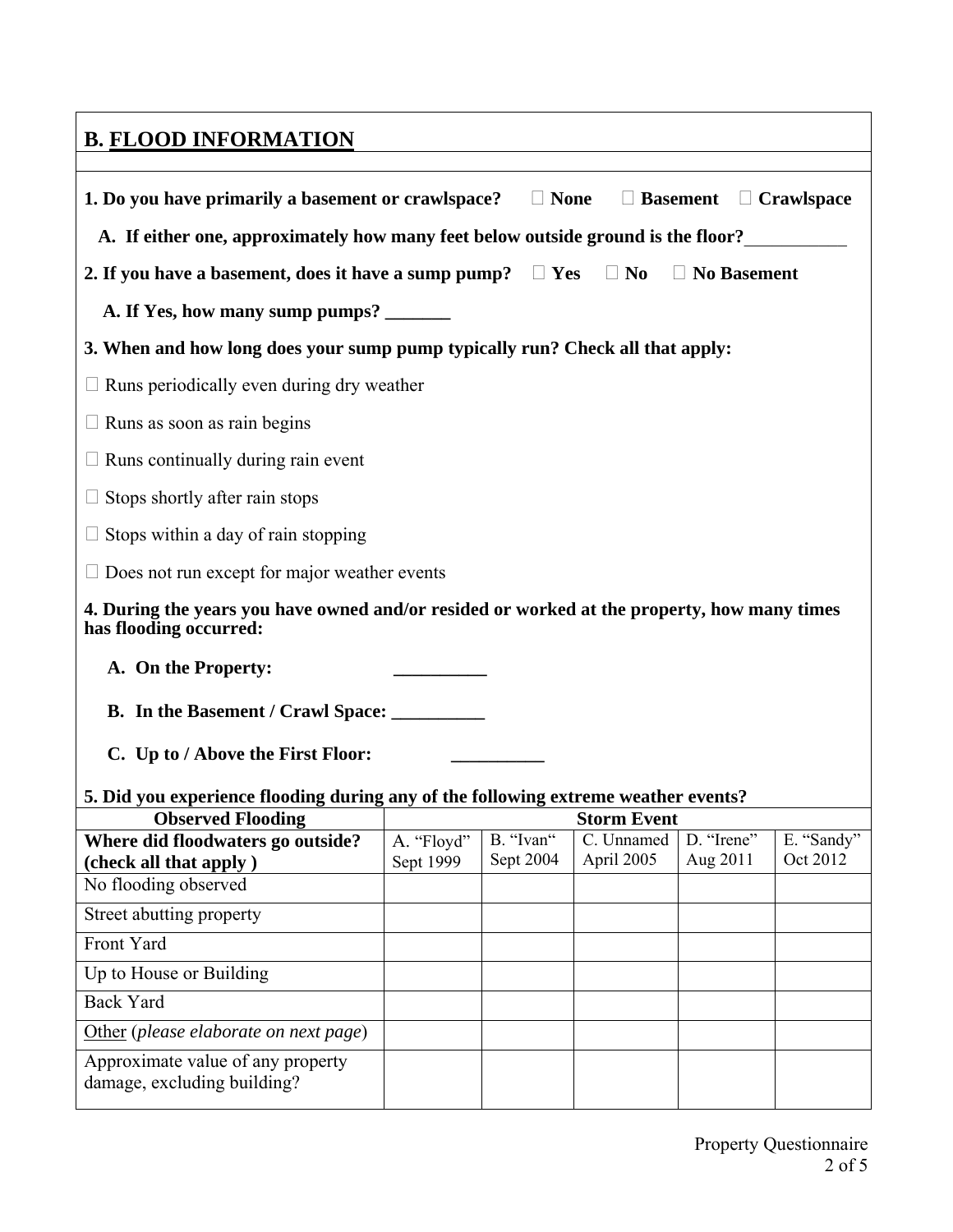| What did floodwaters do inside?<br>(Please write N/A if floodwater did not | A. "Floyd"<br>Sept 1999 | B. "Ivan"<br>Sept 2004 | C. Unnamed<br>April 2005 | D. "Irene"<br>Aug 2011 | E. "Sandy"<br>Oct 2012 |
|----------------------------------------------------------------------------|-------------------------|------------------------|--------------------------|------------------------|------------------------|
| enter residence or building)                                               |                         |                        |                          |                        |                        |
| Flooded basement (indicate depth)                                          |                         |                        |                          |                        |                        |
| Flooded first floor (indicate depth)                                       |                         |                        |                          |                        |                        |
| Approximate value of any building<br>damage, excluding contents?           |                         |                        |                          |                        |                        |

 $\mathcal{L}_\mathcal{L} = \{ \mathcal{L}_\mathcal{L} = \{ \mathcal{L}_\mathcal{L} = \{ \mathcal{L}_\mathcal{L} = \{ \mathcal{L}_\mathcal{L} = \{ \mathcal{L}_\mathcal{L} = \{ \mathcal{L}_\mathcal{L} = \{ \mathcal{L}_\mathcal{L} = \{ \mathcal{L}_\mathcal{L} = \{ \mathcal{L}_\mathcal{L} = \{ \mathcal{L}_\mathcal{L} = \{ \mathcal{L}_\mathcal{L} = \{ \mathcal{L}_\mathcal{L} = \{ \mathcal{L}_\mathcal{L} = \{ \mathcal{L}_\mathcal{$ 

 $\mathcal{L}_\mathcal{L} = \{ \mathcal{L}_\mathcal{L} = \{ \mathcal{L}_\mathcal{L} = \{ \mathcal{L}_\mathcal{L} = \{ \mathcal{L}_\mathcal{L} = \{ \mathcal{L}_\mathcal{L} = \{ \mathcal{L}_\mathcal{L} = \{ \mathcal{L}_\mathcal{L} = \{ \mathcal{L}_\mathcal{L} = \{ \mathcal{L}_\mathcal{L} = \{ \mathcal{L}_\mathcal{L} = \{ \mathcal{L}_\mathcal{L} = \{ \mathcal{L}_\mathcal{L} = \{ \mathcal{L}_\mathcal{L} = \{ \mathcal{L}_\mathcal{$ 

 $\mathcal{L}_\mathcal{L} = \{ \mathcal{L}_\mathcal{L} = \{ \mathcal{L}_\mathcal{L} = \{ \mathcal{L}_\mathcal{L} = \{ \mathcal{L}_\mathcal{L} = \{ \mathcal{L}_\mathcal{L} = \{ \mathcal{L}_\mathcal{L} = \{ \mathcal{L}_\mathcal{L} = \{ \mathcal{L}_\mathcal{L} = \{ \mathcal{L}_\mathcal{L} = \{ \mathcal{L}_\mathcal{L} = \{ \mathcal{L}_\mathcal{L} = \{ \mathcal{L}_\mathcal{L} = \{ \mathcal{L}_\mathcal{L} = \{ \mathcal{L}_\mathcal{$ \_\_\_\_\_\_\_\_\_\_\_\_\_\_\_\_\_\_\_\_\_\_\_\_\_\_\_\_\_\_\_\_\_\_\_\_\_\_\_\_\_\_\_\_\_\_\_\_\_\_\_\_\_\_\_\_\_\_\_\_\_\_\_\_\_\_\_\_\_\_\_\_\_\_\_\_\_\_\_ **6. Have you experienced flooding on your property during other events than those listed in item #5? If so, please indicate the approximate date(s) this occurred, the extent of the flooding, and what you think was the cause or source of the flooding (e.g., excessive brook or river levels, local stormwater runoff , groundwater, blocked drains, blocked sewer, sump pump failure, etc.).** 

 $\_$  , and the contribution of the contribution of the contribution of the contribution of  $\mathcal{L}_\mathcal{A}$ 

 $\mathcal{L}_\mathcal{L} = \mathcal{L}_\mathcal{L} = \mathcal{L}_\mathcal{L} = \mathcal{L}_\mathcal{L} = \mathcal{L}_\mathcal{L} = \mathcal{L}_\mathcal{L} = \mathcal{L}_\mathcal{L} = \mathcal{L}_\mathcal{L} = \mathcal{L}_\mathcal{L} = \mathcal{L}_\mathcal{L} = \mathcal{L}_\mathcal{L} = \mathcal{L}_\mathcal{L} = \mathcal{L}_\mathcal{L} = \mathcal{L}_\mathcal{L} = \mathcal{L}_\mathcal{L} = \mathcal{L}_\mathcal{L} = \mathcal{L}_\mathcal{L}$ 

 $\_$  , and the contribution of the contribution of the contribution of the contribution of  $\mathcal{L}_\mathcal{A}$ 

#### **7. How concerned are you at the risk of future flooding? Check one:**

**A. If "Other" flooding was observed, please describe:** 

Not Concerned Slightly Concerned Concerned Very Concerned

#### **8. Have you taken steps to determine your property's flood risk? Check one:**

 $\Box$  Not at risk for flooding. If not at risk for flooding, how did you make this determination?

 $\Box$  Taken no measures:

**Attach pages as needed:** 

- $\Box$  Rely solely on mortgage company requirements for flood insurance coverage:
- $\Box$  Have reviewed available FEMA/DEP flood maps in the general area of my property:

| $\Box$ Have retained professionals to determine flood limits and elevations specific to my property and |  |  |  |
|---------------------------------------------------------------------------------------------------------|--|--|--|
| building elevation:                                                                                     |  |  |  |

 $\mathcal{L}_\text{max}$  , and the contribution of the contribution of the contribution of the contribution of the contribution of the contribution of the contribution of the contribution of the contribution of the contribution of t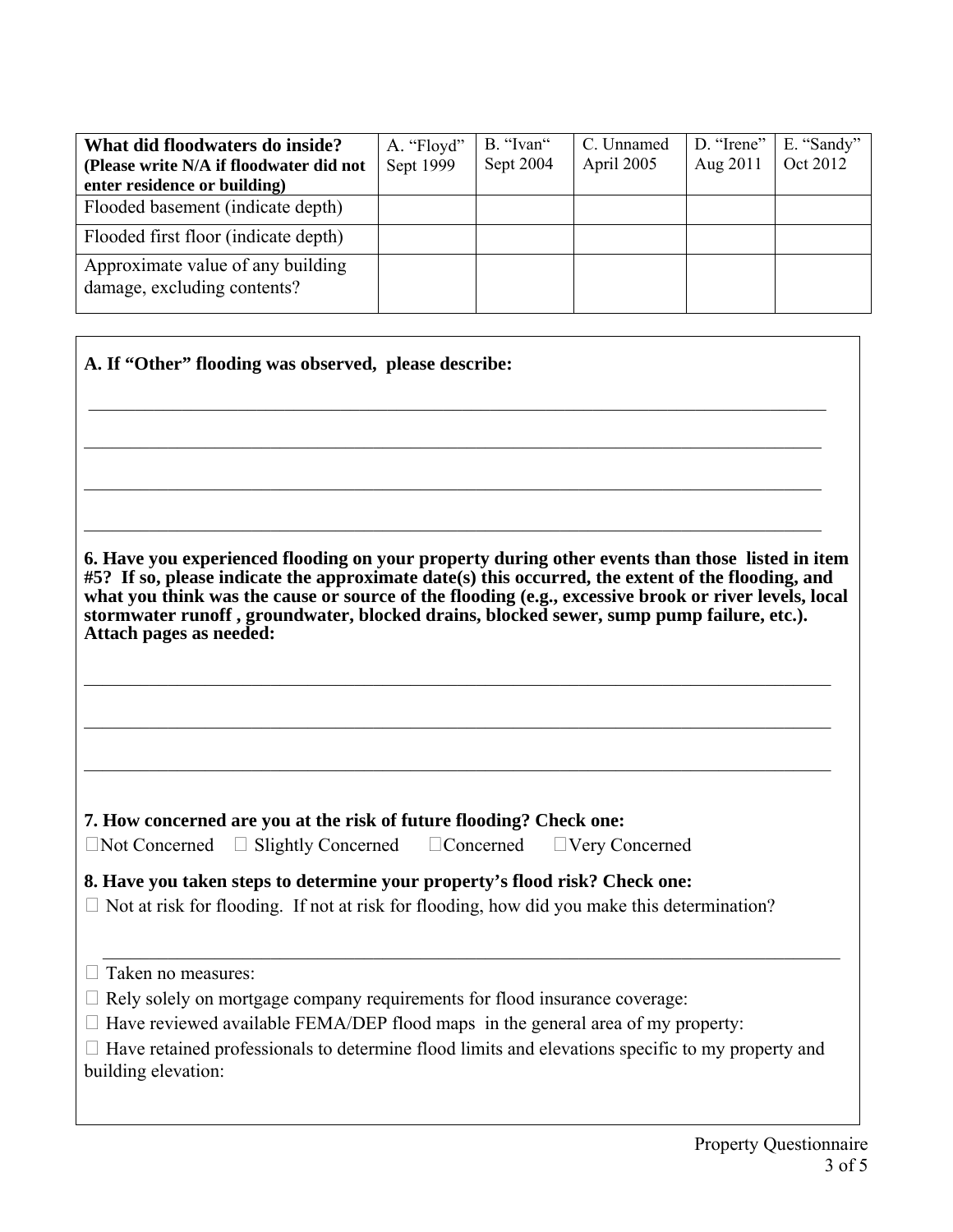| 9. Have you performed any flood protection measures on your property? Check all that apply              |  |  |  |  |  |
|---------------------------------------------------------------------------------------------------------|--|--|--|--|--|
| and indicate approximate month and year measure was completed:                                          |  |  |  |  |  |
| $\Box$ No measures taken                                                                                |  |  |  |  |  |
| $\Box$ Backup system for Sump pump (i.e., battery power and/or spare pump) :                            |  |  |  |  |  |
| Backup power supply system / generator:                                                                 |  |  |  |  |  |
| Installed check valve in sewer line:                                                                    |  |  |  |  |  |
| $\Box$ Waterproofed walls :                                                                             |  |  |  |  |  |
| $\Box$ Relocated valuables from basement:                                                               |  |  |  |  |  |
| $\Box$ Raised or relocated utility equipment:                                                           |  |  |  |  |  |
| □ Regraded property to keep surface runoff away from residence or building: ___________                 |  |  |  |  |  |
| $\Box$ Other                                                                                            |  |  |  |  |  |
| A. How effective would you estimate these measures have been?                                           |  |  |  |  |  |
|                                                                                                         |  |  |  |  |  |
|                                                                                                         |  |  |  |  |  |
|                                                                                                         |  |  |  |  |  |
|                                                                                                         |  |  |  |  |  |
| 10. Have you witnessed any road flooding in your neighborhood? If yes, please indicate the road or      |  |  |  |  |  |
| roads, if closures were required, describe the frequency, depth, and location(s) of flooding. Has road  |  |  |  |  |  |
| flooding affected your ability to get to or from your property? How long did the flooding (hours, days) |  |  |  |  |  |
| prevent any vehicles from leaving / accessing your property?                                            |  |  |  |  |  |
|                                                                                                         |  |  |  |  |  |
|                                                                                                         |  |  |  |  |  |
|                                                                                                         |  |  |  |  |  |
|                                                                                                         |  |  |  |  |  |
|                                                                                                         |  |  |  |  |  |
|                                                                                                         |  |  |  |  |  |
|                                                                                                         |  |  |  |  |  |
|                                                                                                         |  |  |  |  |  |
|                                                                                                         |  |  |  |  |  |
|                                                                                                         |  |  |  |  |  |
|                                                                                                         |  |  |  |  |  |
|                                                                                                         |  |  |  |  |  |
|                                                                                                         |  |  |  |  |  |
| <b>C. FLOOD INSURANCE INFORMATION</b>                                                                   |  |  |  |  |  |
| 1. Did you have Flood Insurance at the time you experienced flood damage?<br>$\Box$ Yes<br>$\exists$ No |  |  |  |  |  |
| 2. If yes, did that help cover some of the costs?<br>Yes<br>$\Box$ No                                   |  |  |  |  |  |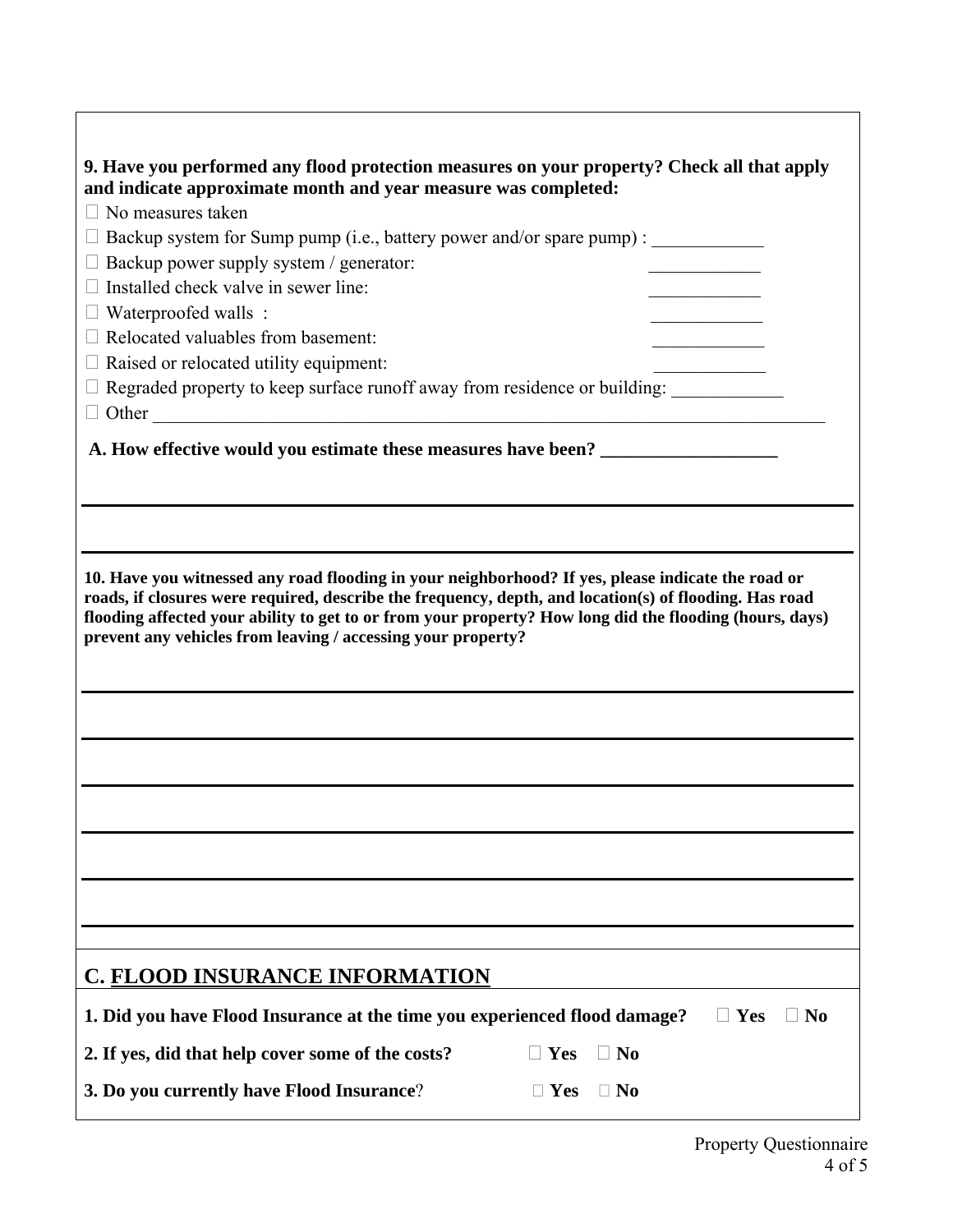| 4. If yes, how many years have you had Flood Insurance?                                                                                                                                                                                            |       |                |
|----------------------------------------------------------------------------------------------------------------------------------------------------------------------------------------------------------------------------------------------------|-------|----------------|
| <b>D. OTHER QUESTIONS</b>                                                                                                                                                                                                                          |       |                |
| 1. Before receiving this questionnaire I was aware that the property was in or<br>borders the floodplain of Little Bear Brook                                                                                                                      | Yes   | No             |
| 2. Little Bear Brook provides important scenic value for me and is part of my<br>quality of life                                                                                                                                                   | Agree | Disagree       |
| 3. Little Bear Brook provides important recreation value for me and my quality<br>of life                                                                                                                                                          | Agree | Disagree       |
| 4. Little Bear Brook is not important to my quality of life                                                                                                                                                                                        | Agree | Disagree       |
| 5. I would support projects along Little Bear Brook undertaken in the attempt<br>to lessen either the severity or duration of flooding                                                                                                             | Yes   | No             |
| 6. Are you aware the Township has local ordinances making it illegal to dump<br>brush, leaves and yard debris in streets or public ways except when done in<br>compliance with the yard waste collection program $(\S150-26)$                      | Yes   | N <sub>0</sub> |
| 7. Are you aware the Township has local ordinances making it illegal to<br>discharge sump pumps or surface water drainage into the sanitary sewer<br>system. (§133-14)                                                                             | Yes   | N <sub>0</sub> |
| 8. Are you aware that connecting sump pumps or other surface water drains<br>into the sanitary sewer system can result in higher sewer bills for all users, and<br>can lead to overloading of the sewer system, and in turn, backups or overflows. | Yes   | N <sub>o</sub> |

**Do you have any suggestions or ideas for reducing flooding on your property or in your neighborhood you would like to share?** 

 $\mathcal{L}_\mathcal{L} = \mathcal{L}_\mathcal{L} = \mathcal{L}_\mathcal{L} = \mathcal{L}_\mathcal{L} = \mathcal{L}_\mathcal{L} = \mathcal{L}_\mathcal{L} = \mathcal{L}_\mathcal{L} = \mathcal{L}_\mathcal{L} = \mathcal{L}_\mathcal{L} = \mathcal{L}_\mathcal{L} = \mathcal{L}_\mathcal{L} = \mathcal{L}_\mathcal{L} = \mathcal{L}_\mathcal{L} = \mathcal{L}_\mathcal{L} = \mathcal{L}_\mathcal{L} = \mathcal{L}_\mathcal{L} = \mathcal{L}_\mathcal{L}$ 

 $\mathcal{L}_\mathcal{L} = \{ \mathcal{L}_\mathcal{L} = \{ \mathcal{L}_\mathcal{L} = \{ \mathcal{L}_\mathcal{L} = \{ \mathcal{L}_\mathcal{L} = \{ \mathcal{L}_\mathcal{L} = \{ \mathcal{L}_\mathcal{L} = \{ \mathcal{L}_\mathcal{L} = \{ \mathcal{L}_\mathcal{L} = \{ \mathcal{L}_\mathcal{L} = \{ \mathcal{L}_\mathcal{L} = \{ \mathcal{L}_\mathcal{L} = \{ \mathcal{L}_\mathcal{L} = \{ \mathcal{L}_\mathcal{L} = \{ \mathcal{L}_\mathcal{$ 

#### **Please feel free to provide any other comments or information that you feel is important to the Township's study of flooding in and around Little Bear Brook as an attachment.**

 $\mathcal{L}_\mathcal{L} = \mathcal{L}_\mathcal{L} = \mathcal{L}_\mathcal{L} = \mathcal{L}_\mathcal{L} = \mathcal{L}_\mathcal{L} = \mathcal{L}_\mathcal{L} = \mathcal{L}_\mathcal{L} = \mathcal{L}_\mathcal{L} = \mathcal{L}_\mathcal{L} = \mathcal{L}_\mathcal{L} = \mathcal{L}_\mathcal{L} = \mathcal{L}_\mathcal{L} = \mathcal{L}_\mathcal{L} = \mathcal{L}_\mathcal{L} = \mathcal{L}_\mathcal{L} = \mathcal{L}_\mathcal{L} = \mathcal{L}_\mathcal{L}$ 

Please complete and return to Division of Engineering, Department of Community Development. In person: West Windsor Town Hall, 271 Clarksville Road, West Windsor, NJ 08550 By mail: West Windsor Engineering Division, PO Box 38, West Windsor, NJ 08550 By email: to Pam Townsend at ptownsend@westwindsortwp.com By fax: to 609-275-4850<br>F:\CML\Forecon - Auction and Bid Materials\LANDOWNER QUESTIONNAIRE.doc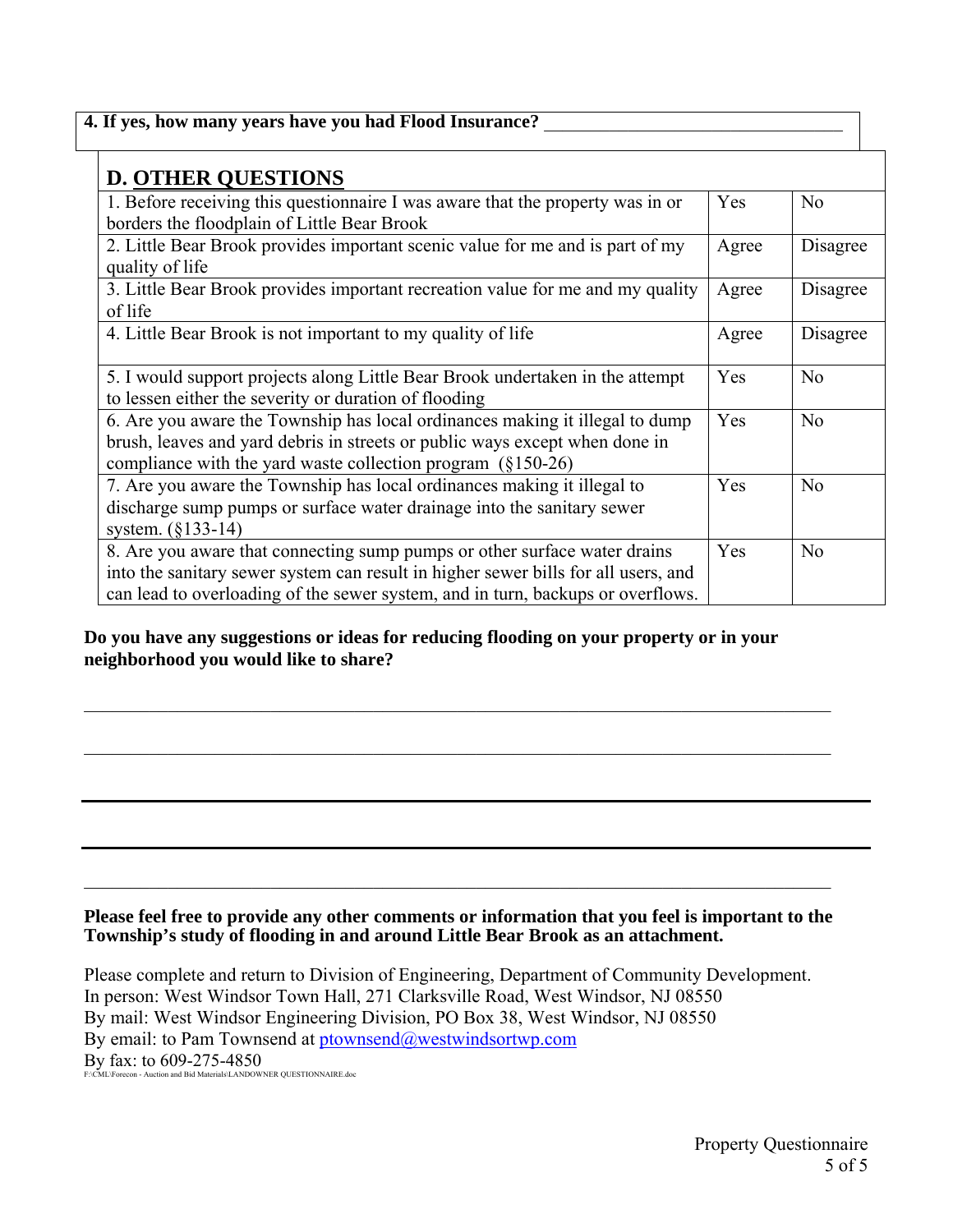## **Little Bear Brook - Survey**

surveys@citiesnj.com

Survey Overview



3. Is the person completing this survey the current owner of the property?

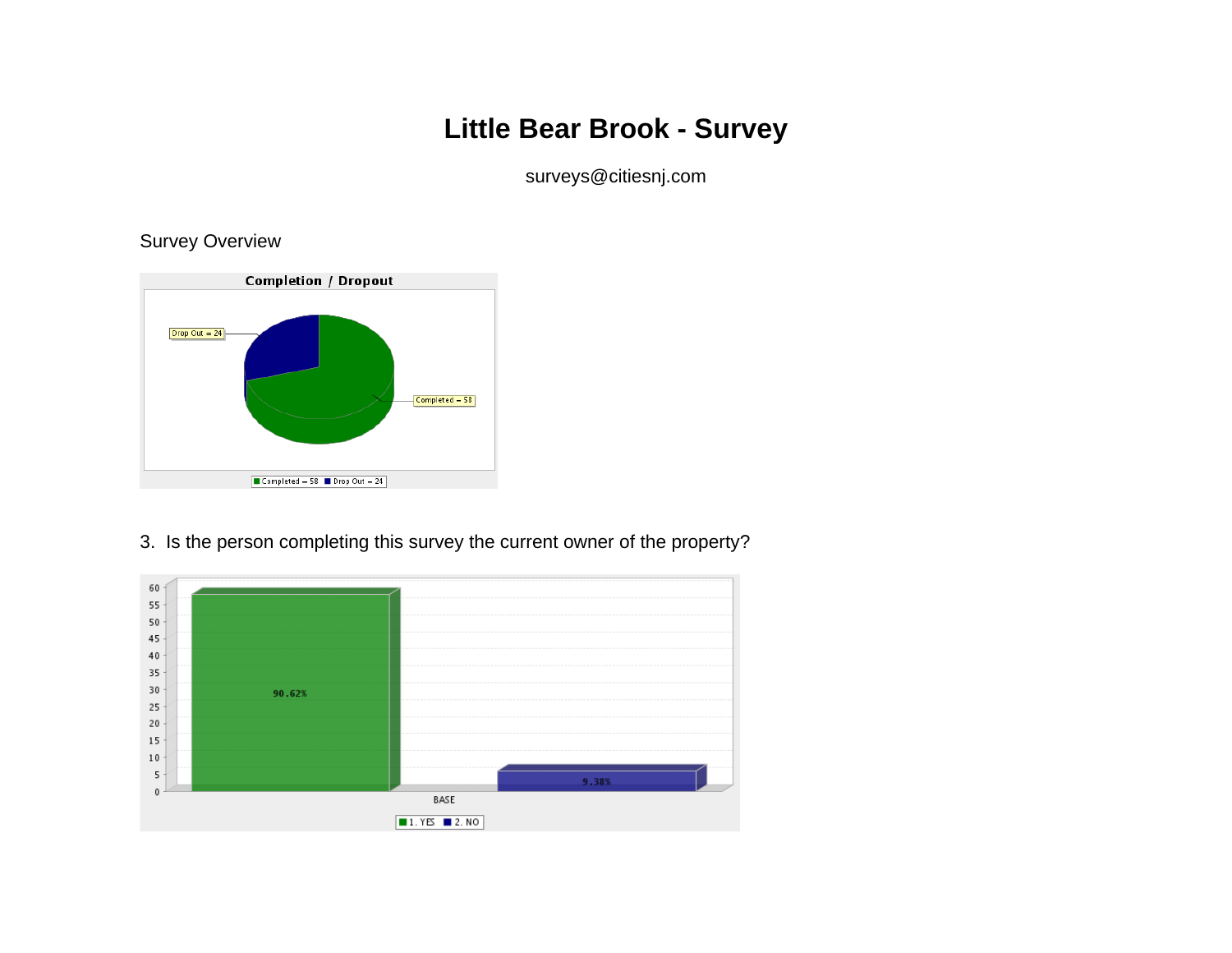## 4. The property is primarily a:



6. May we contact you if we have any questions regarding your responses?

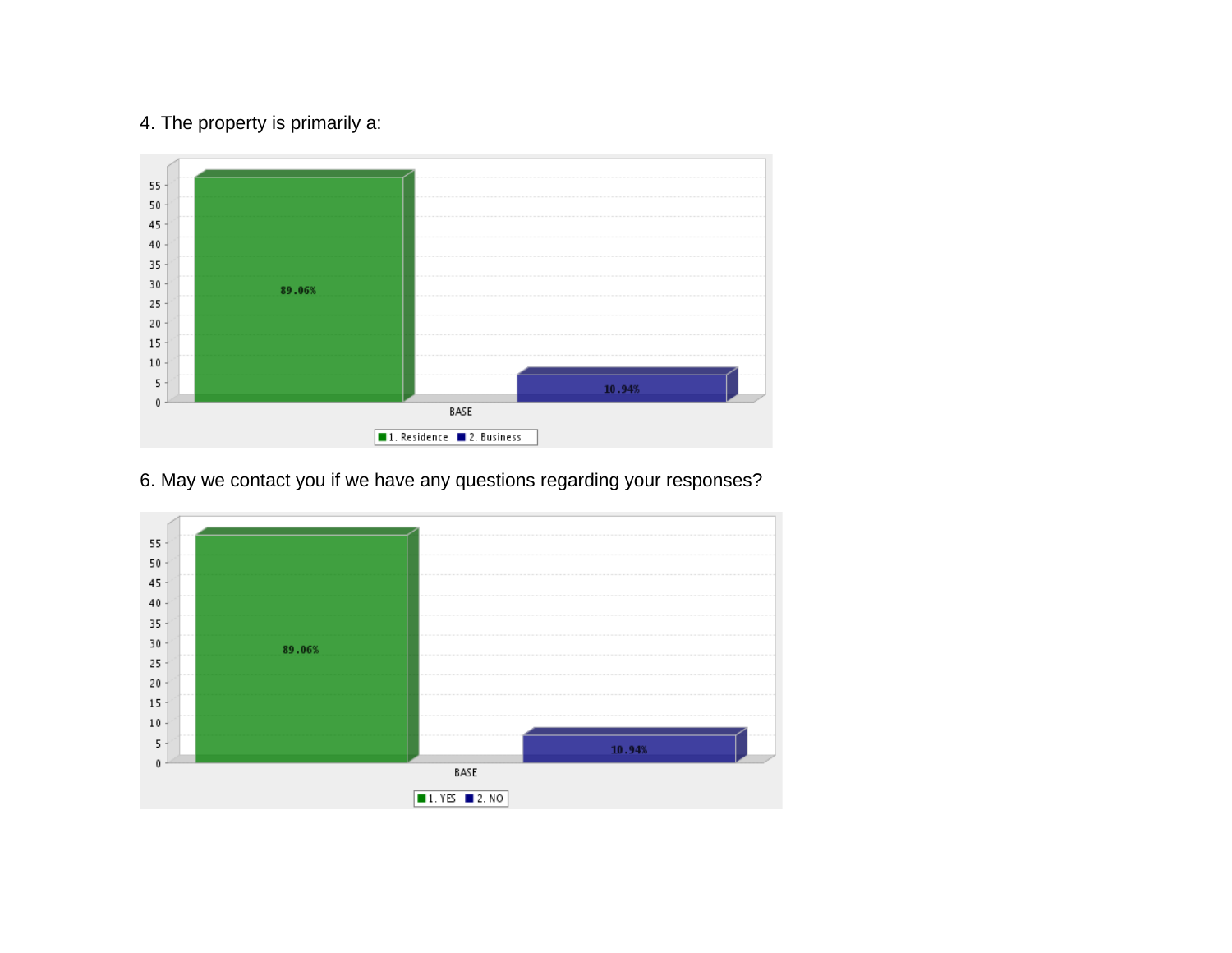## Phone And Best Time to call is:



## I prefer Email instead of telephone,

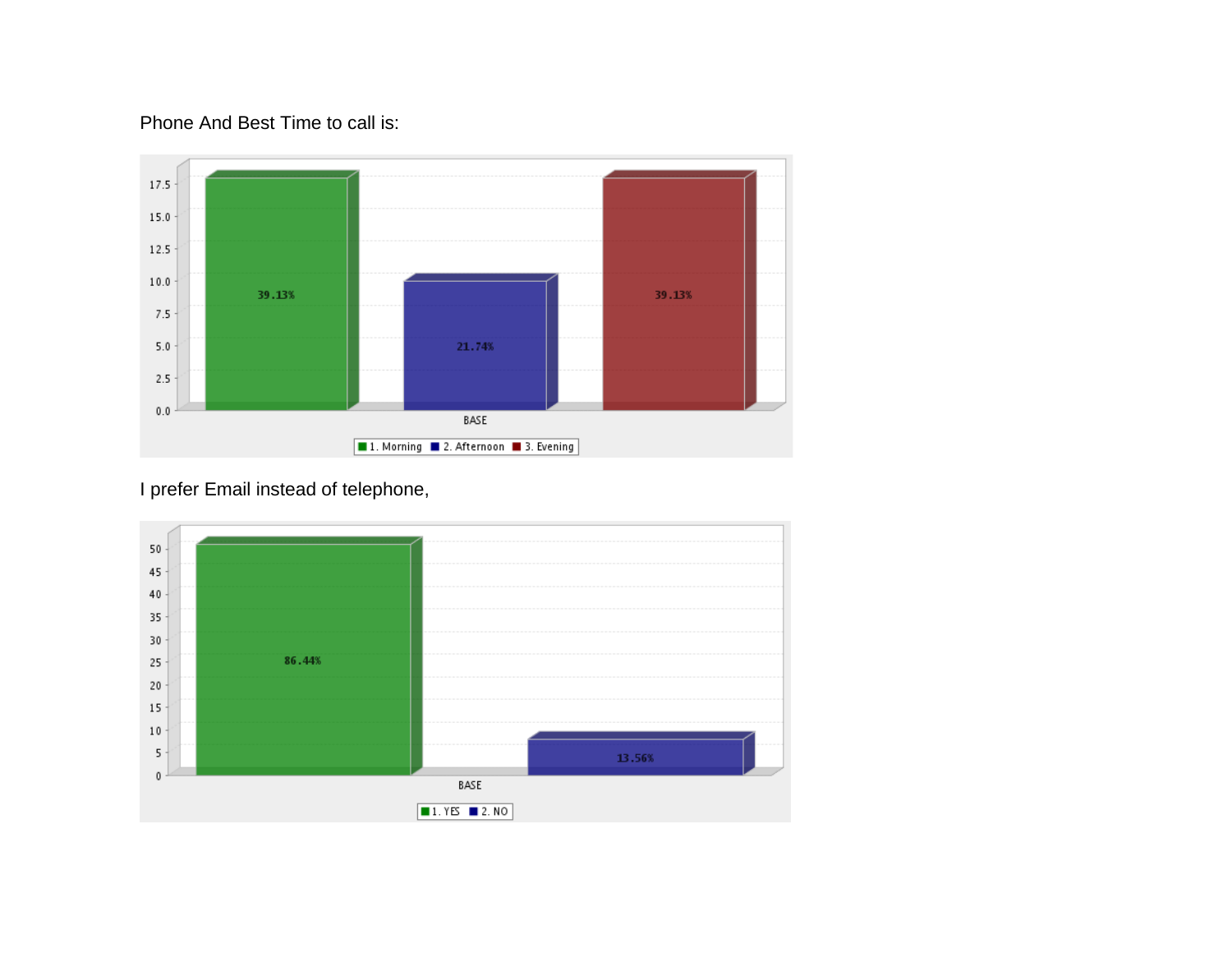

## 1. Do you have primarily a basement or crawlspace?

## 2. If you have a basement, does it have a sump pump?

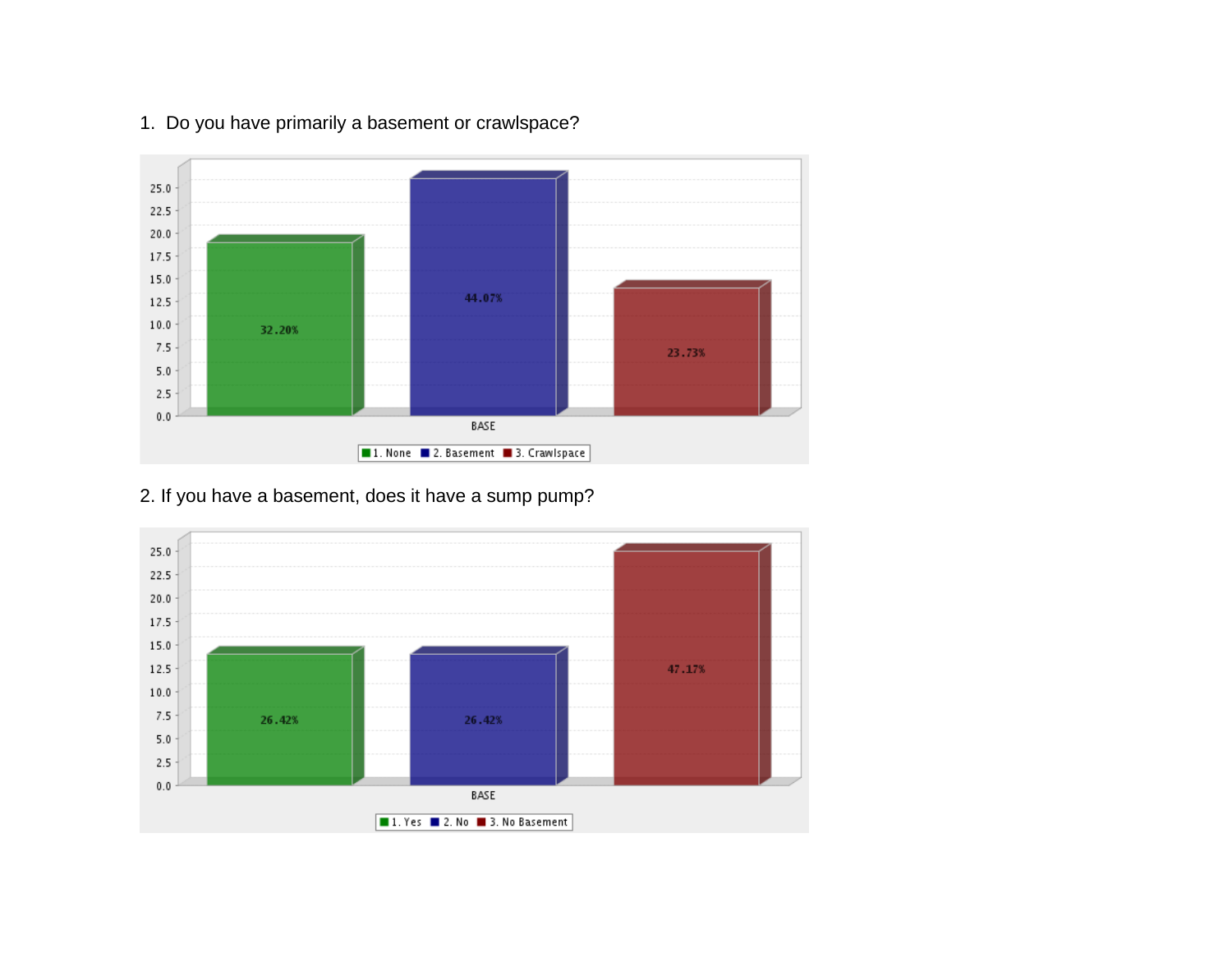

3. When and how long does your sump pump typically run? Check all that apply:

Where did floodwaters go outside? (check all that apply):

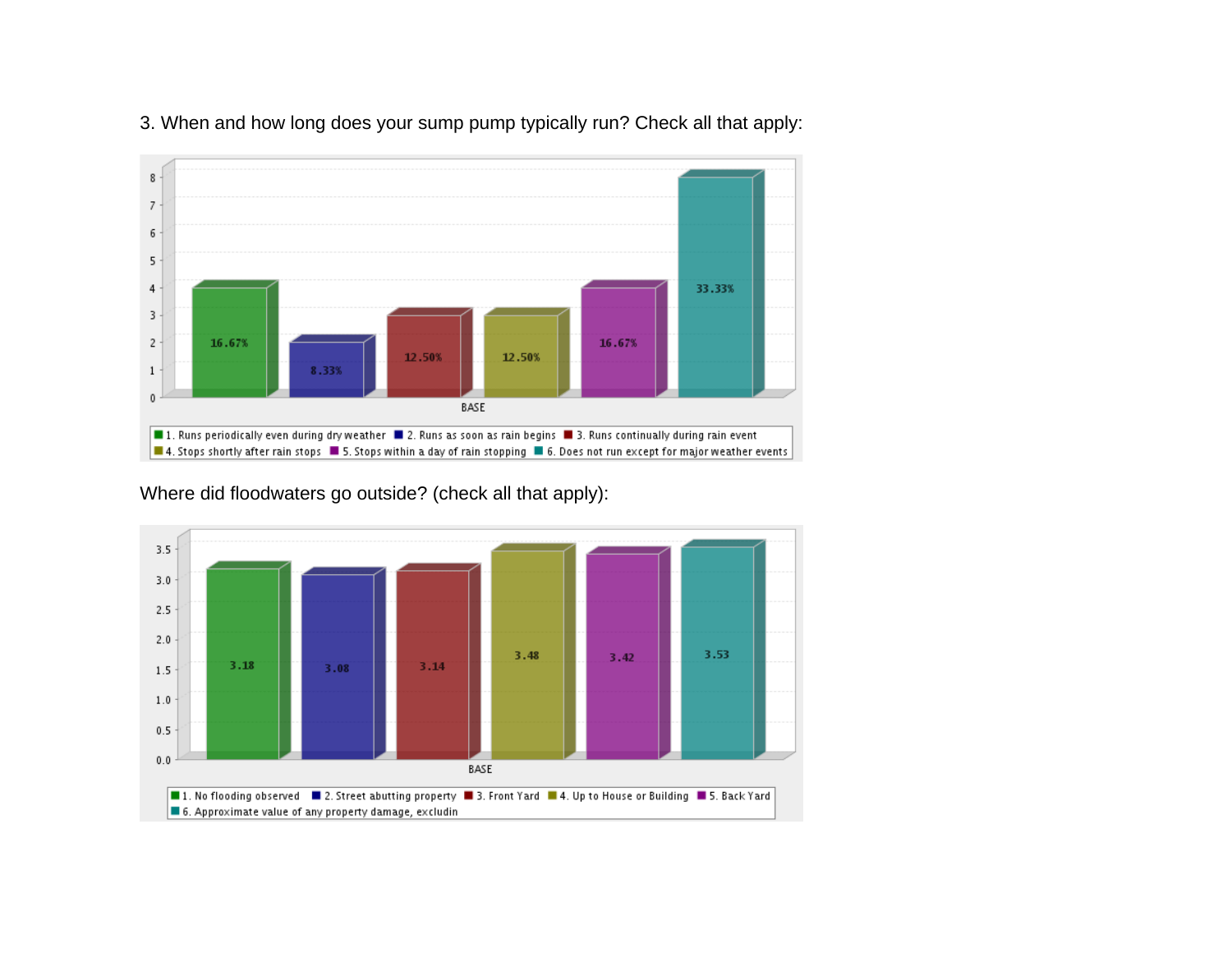## No flooding observed





Street abutting property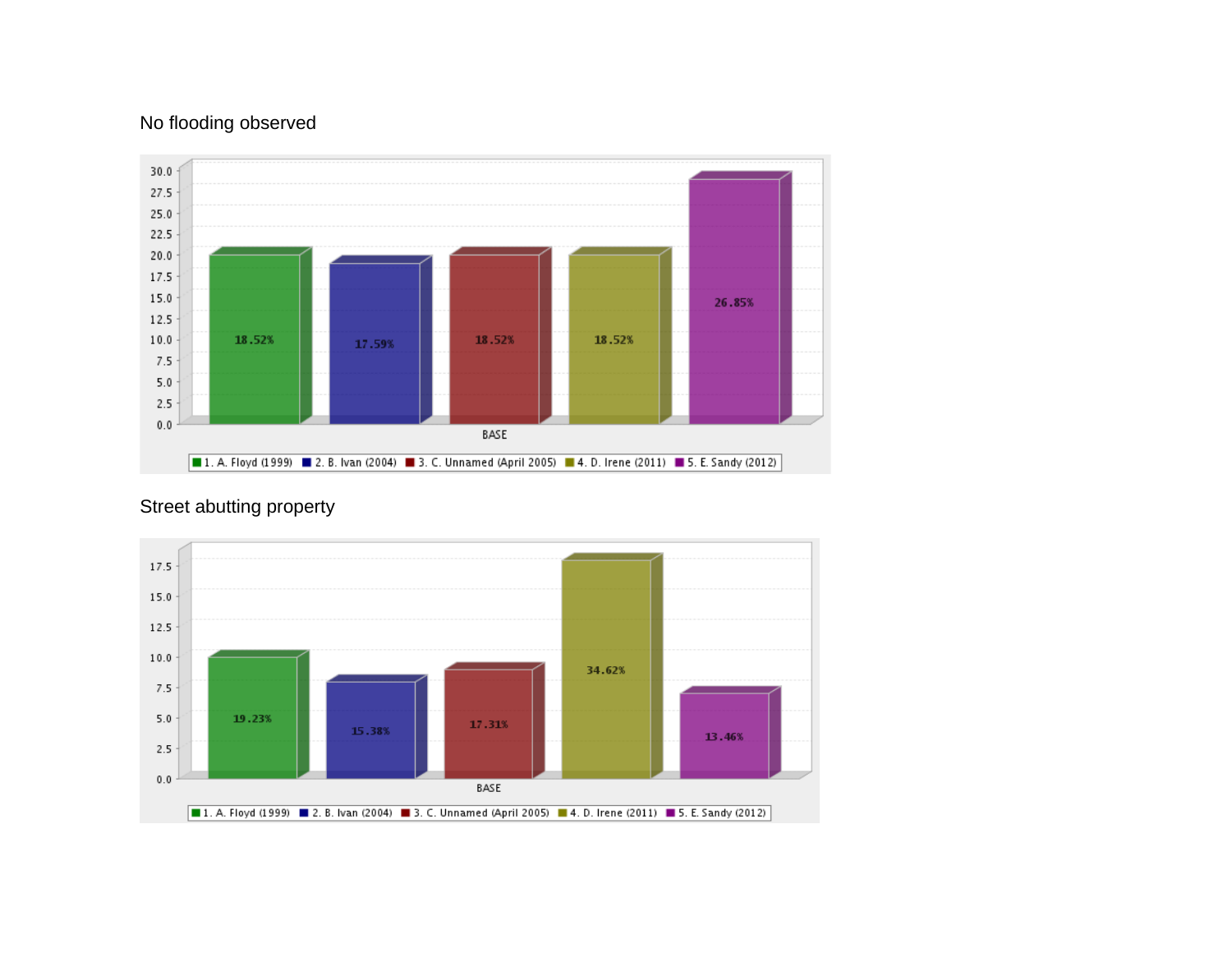## Front Yard





## Up to House or Building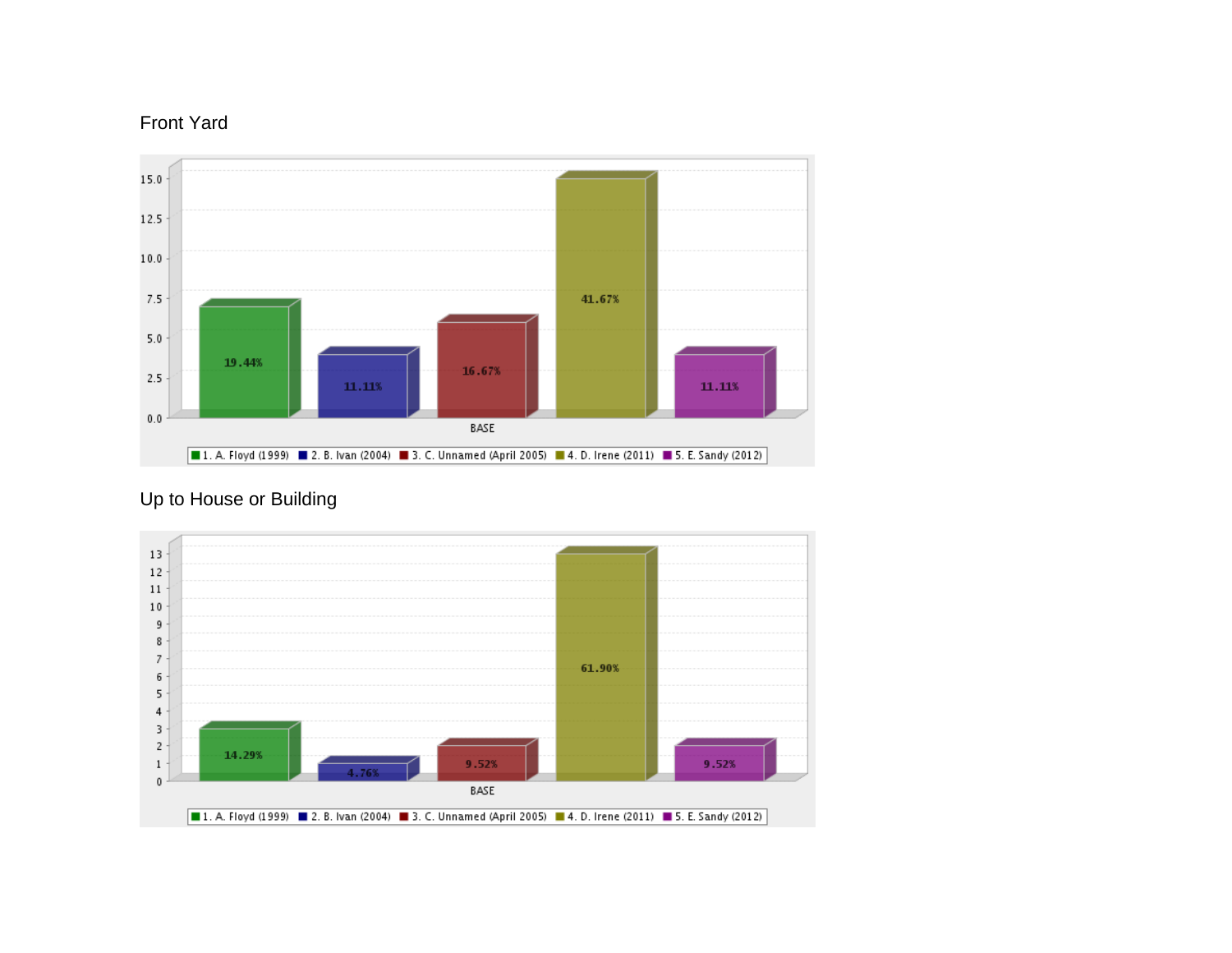## Back Yard



## Approximate value of any property damage, excluding building?

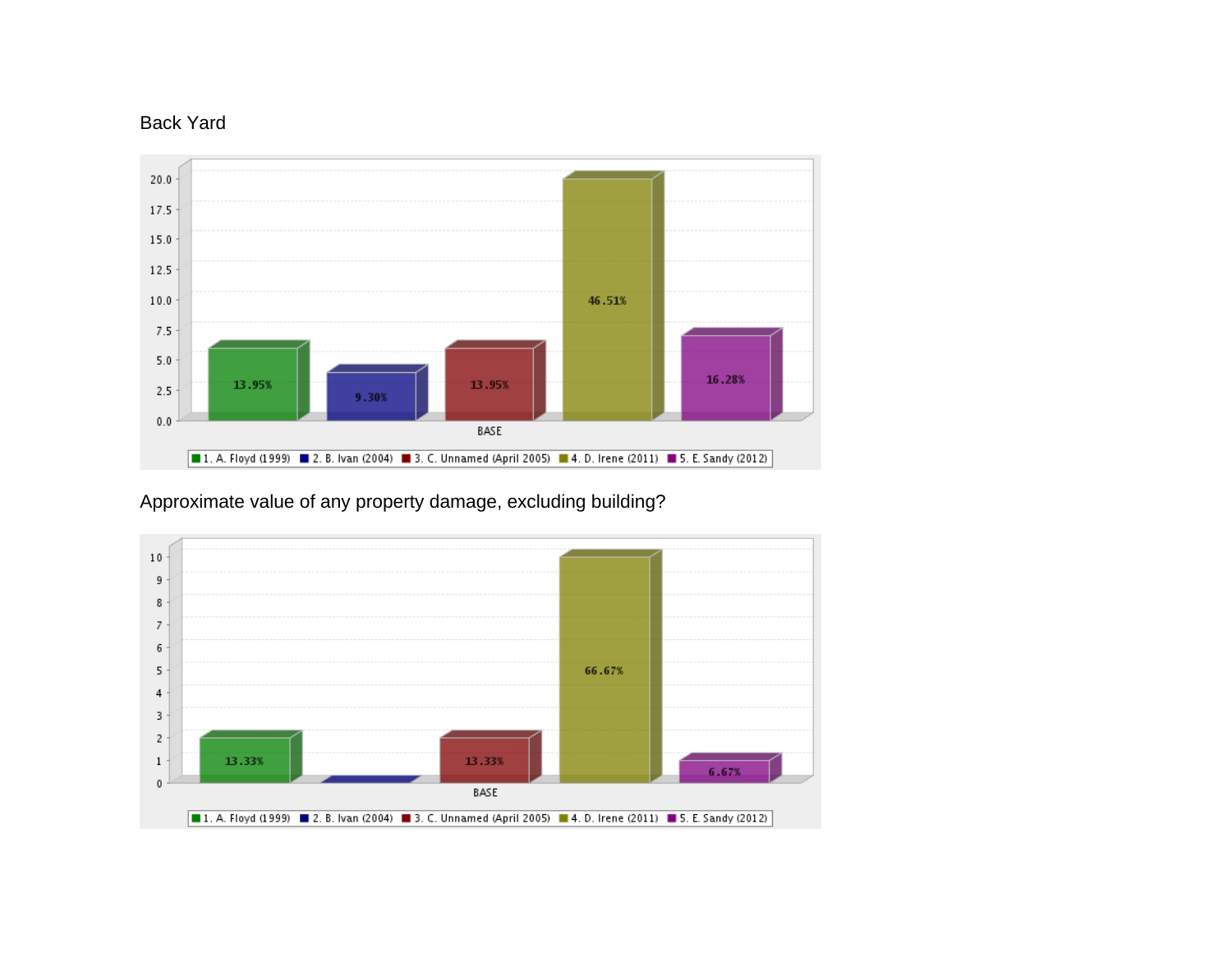## What did floodwaters do inside? (Please write N/A if floodwater did not enter residence or building)



#### Flooded basement (indicate depth)

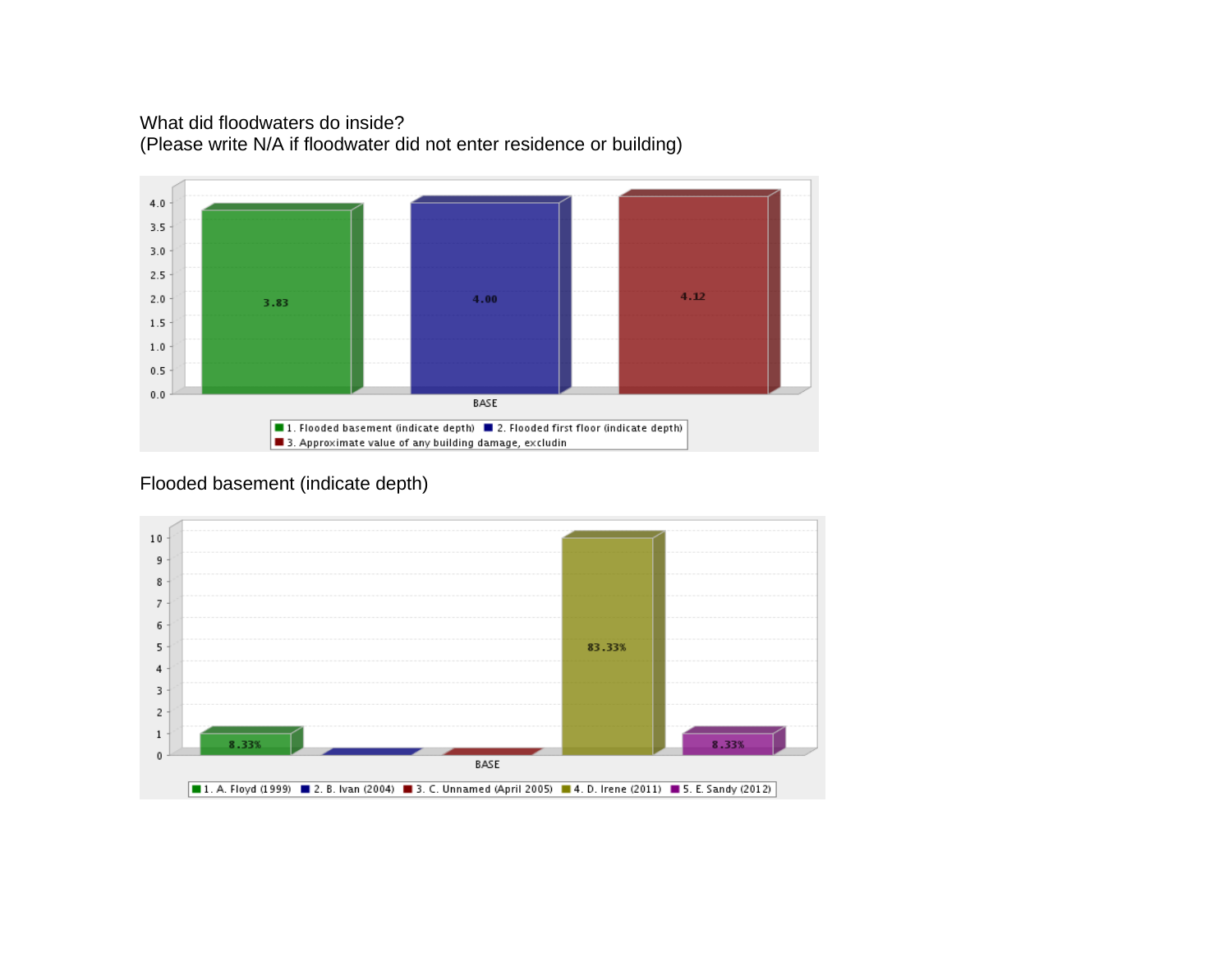#### Flooded first floor (indicate depth)



Approximate value of any building damage, excluding contents?

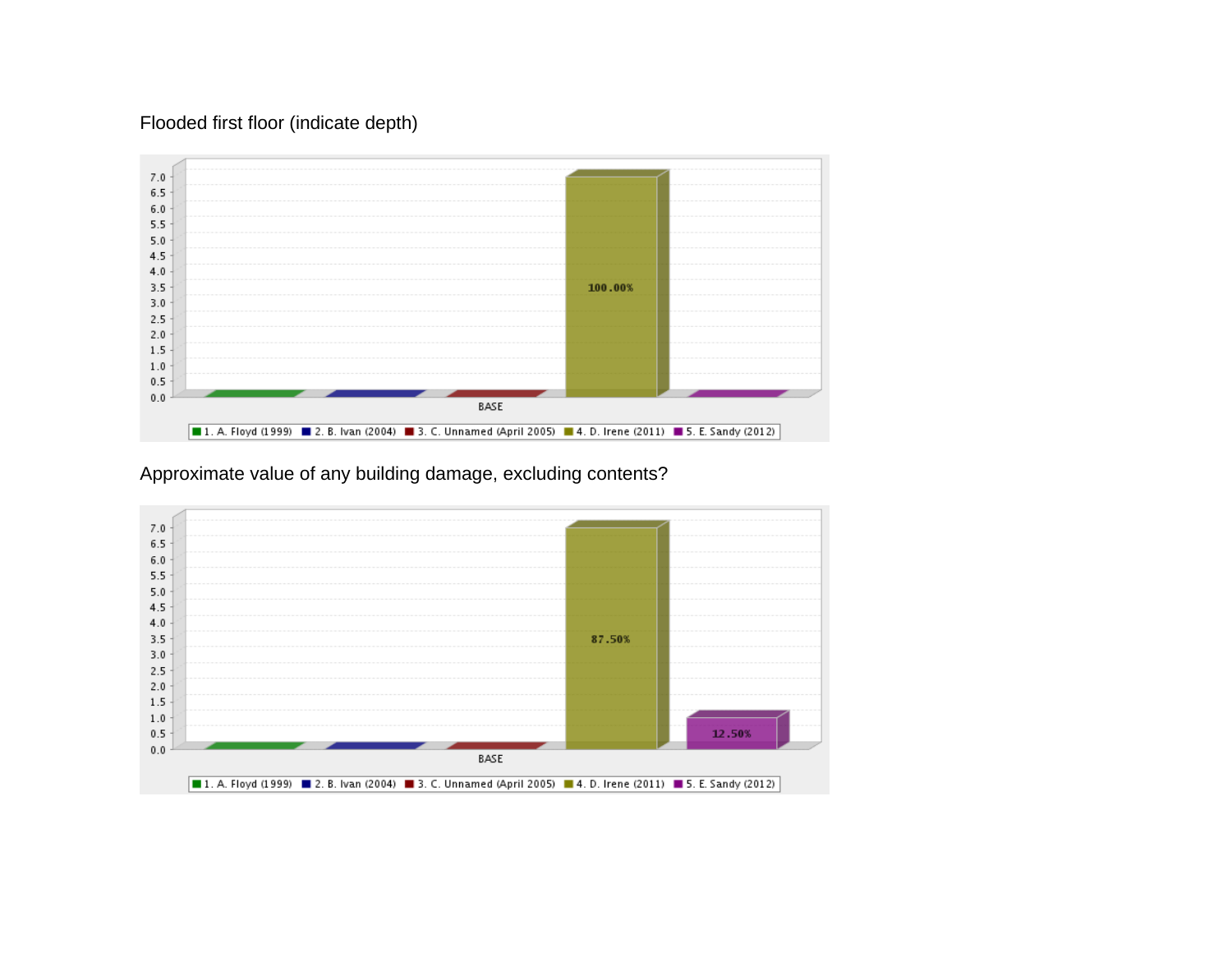

7. How concerned are you at the risk of future flooding? Check one:

8. Have you taken steps to determine your property's flood risk? Check one: Not at risk for flooding. If not at risk for flooding, how did you make this determination?

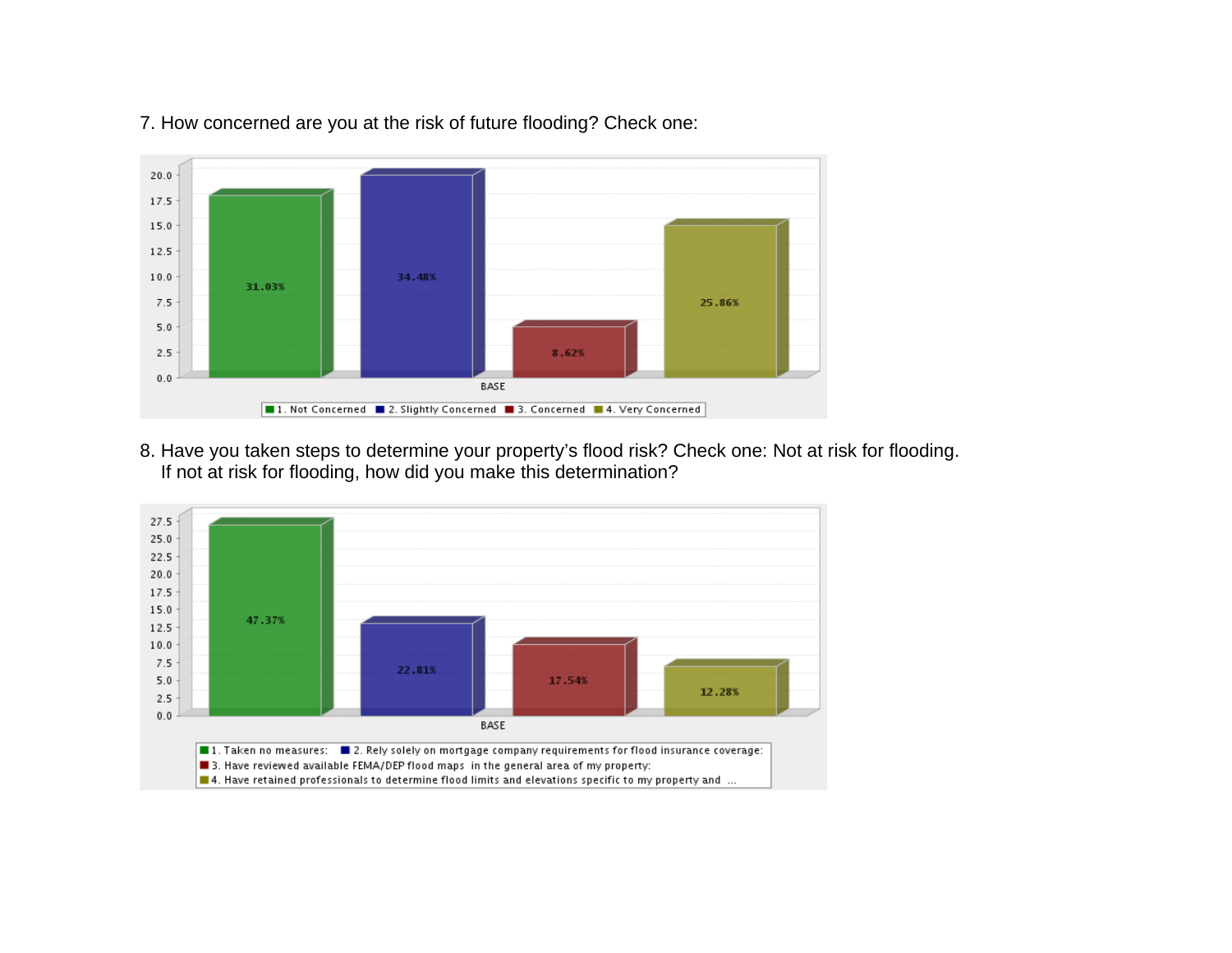9. Have you performed any flood protection measures on your property? Check all that apply and indicate approximate month and year measure was completed:



C1. Did you have Flood Insurance at the time you experienced flood damage?

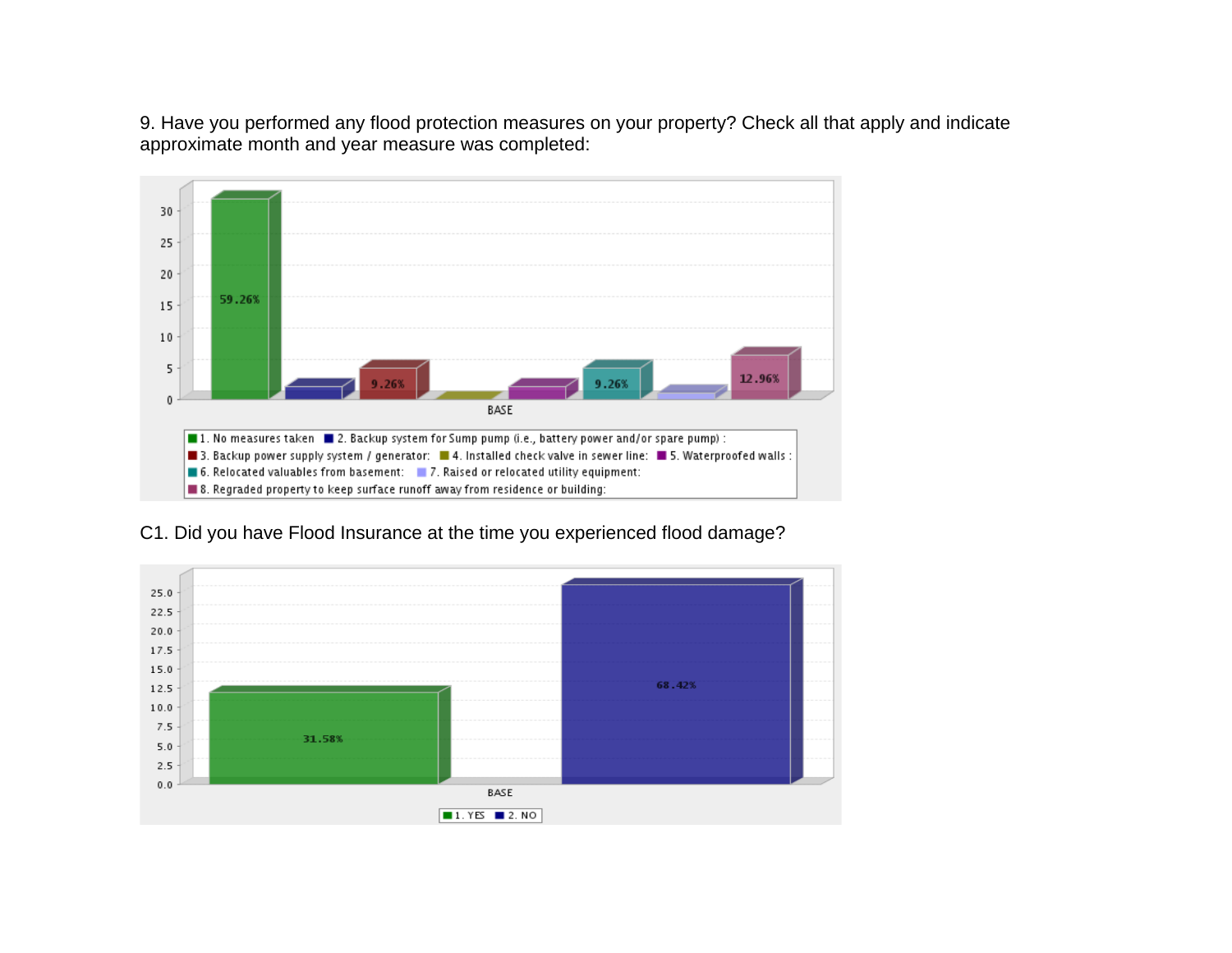

C2. If yes, did that help cover some of the costs?

C3. Do you currently have Flood Insurance?

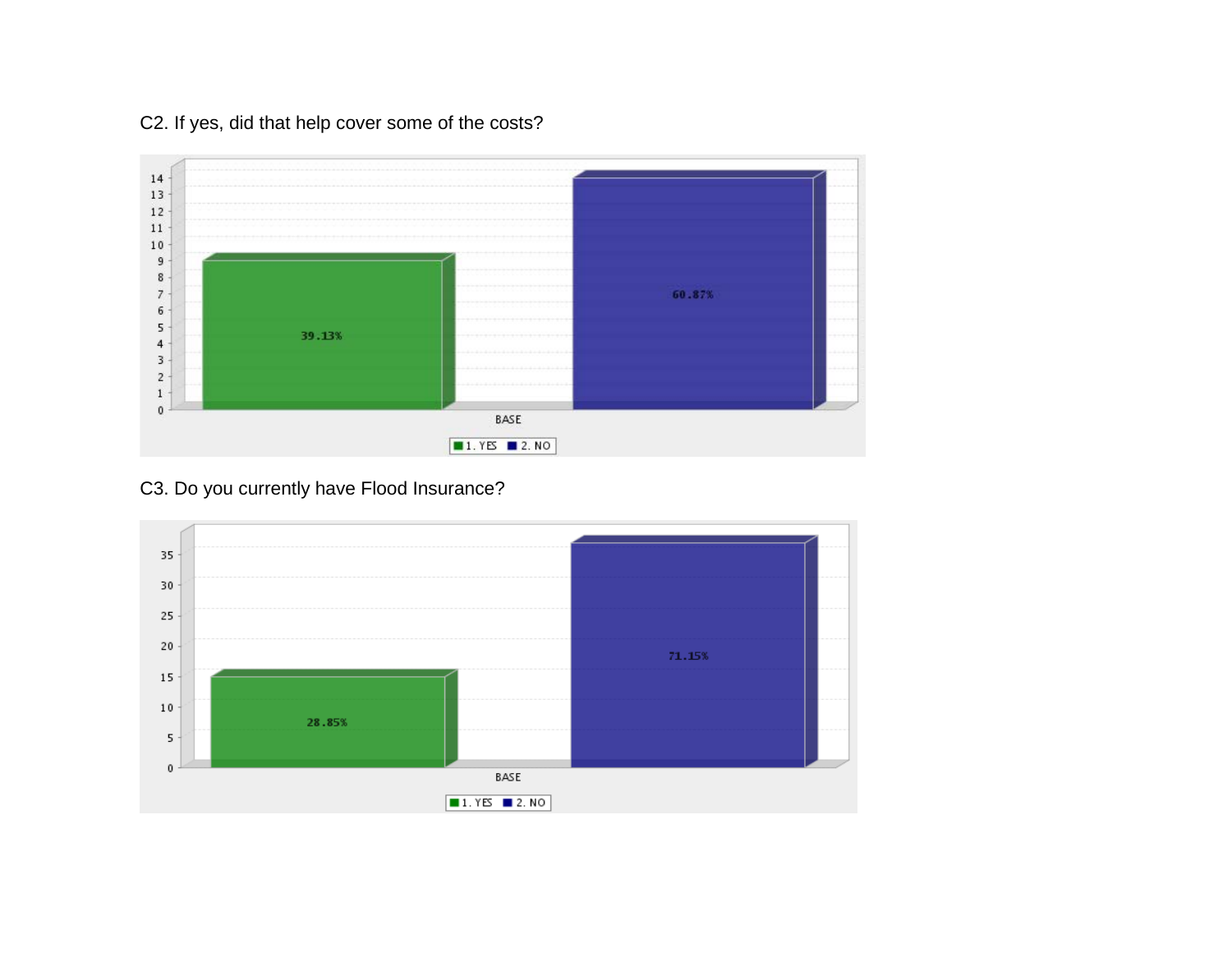D1. Before receiving this questionnaire I was aware that the property was in or borders the floodplain of Little Bear Brook



D2. Little Bear Brook provides important scenic value for me and is part of my quality of life

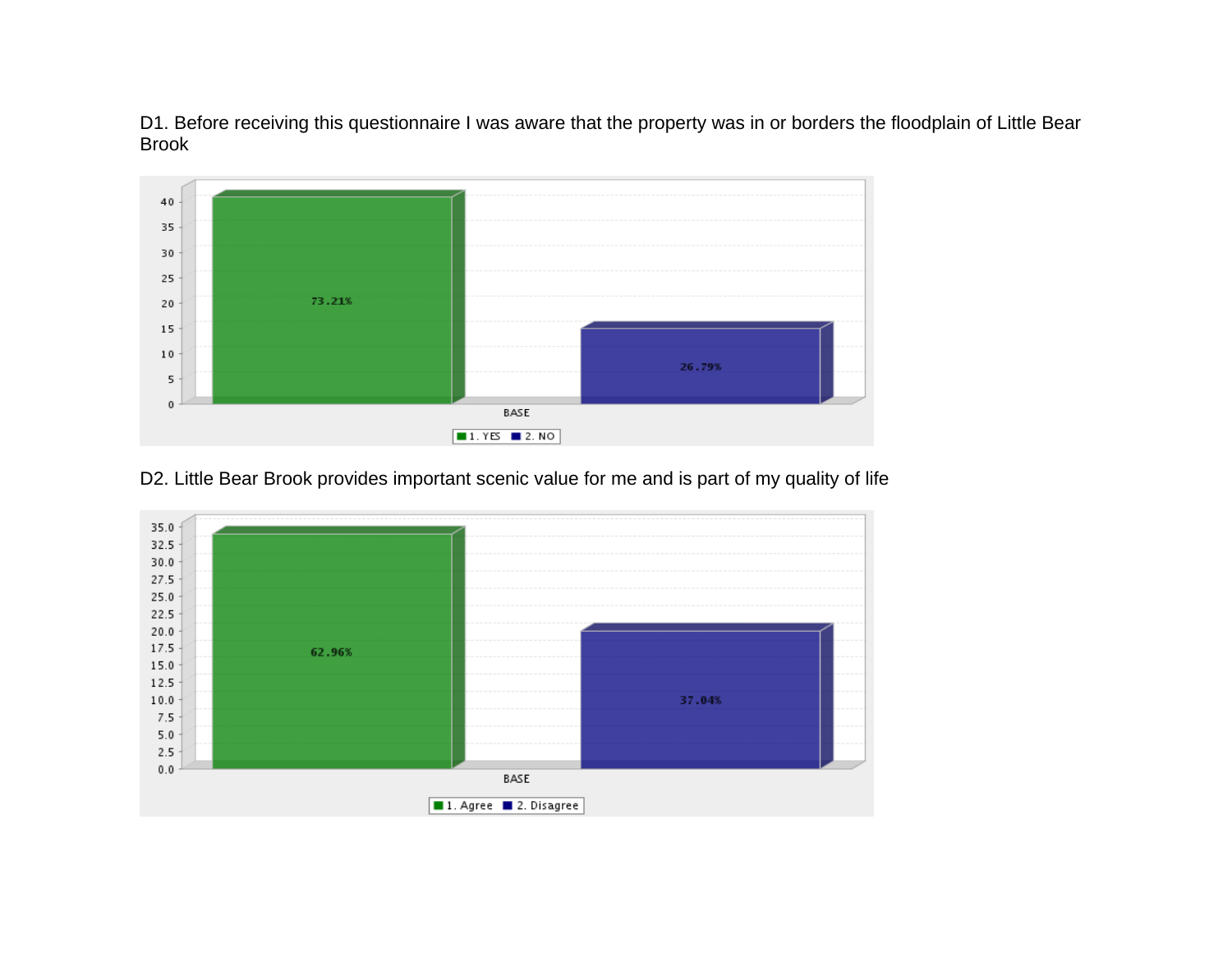

D3. Little Bear Brook provides important recreation value for me and my quality of life

## D4. Little Bear Brook is not important to my quality of life

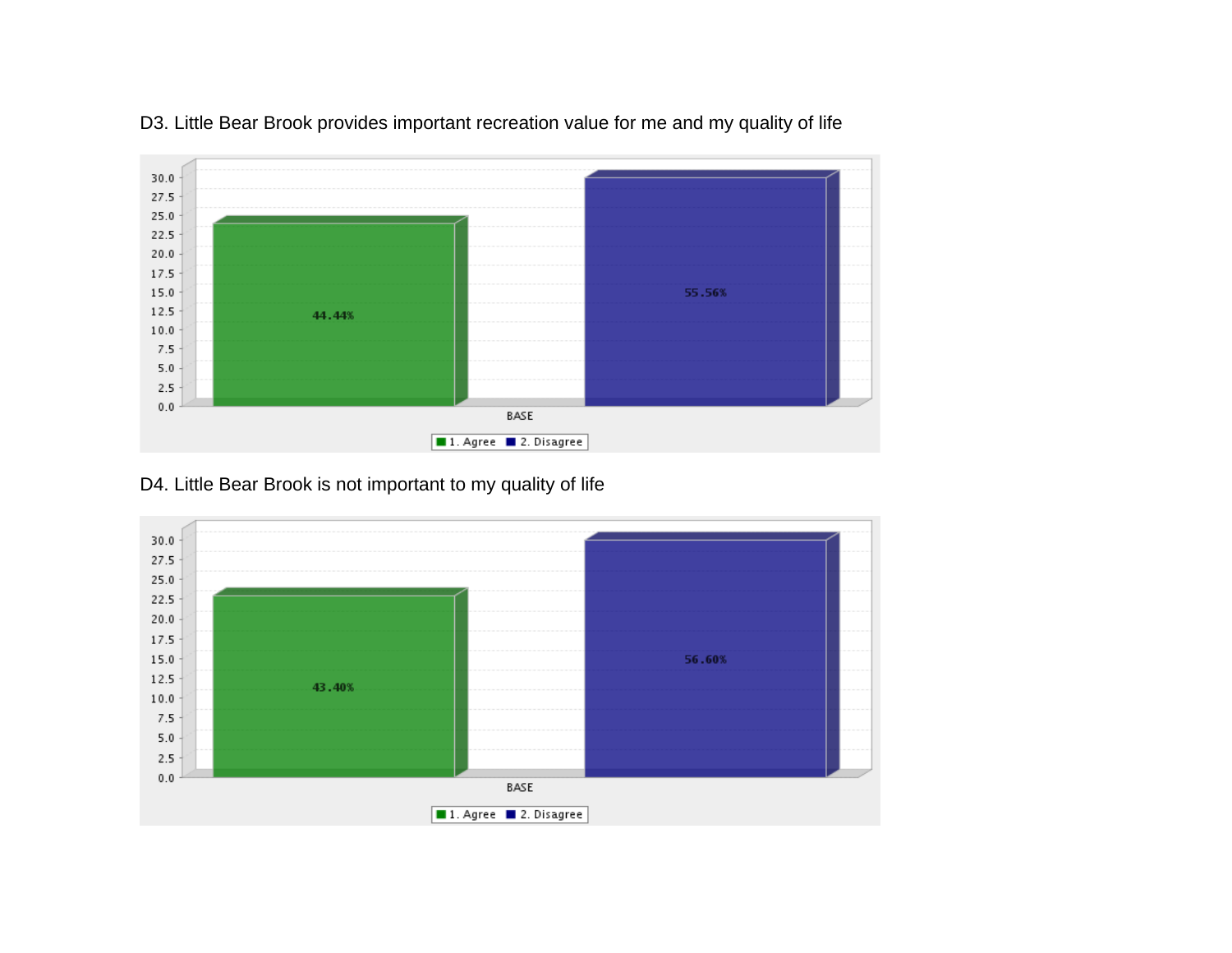D5. I would support projects along Little Bear Brook undertaken in the attempt to lessen either the severity or duration of flooding



D6. Are you aware the Township has local ordinances making it illegal to dump brush, leaves and yard debris in streets or public ways except when done in compliance with the yard waste collection program (§150-26)